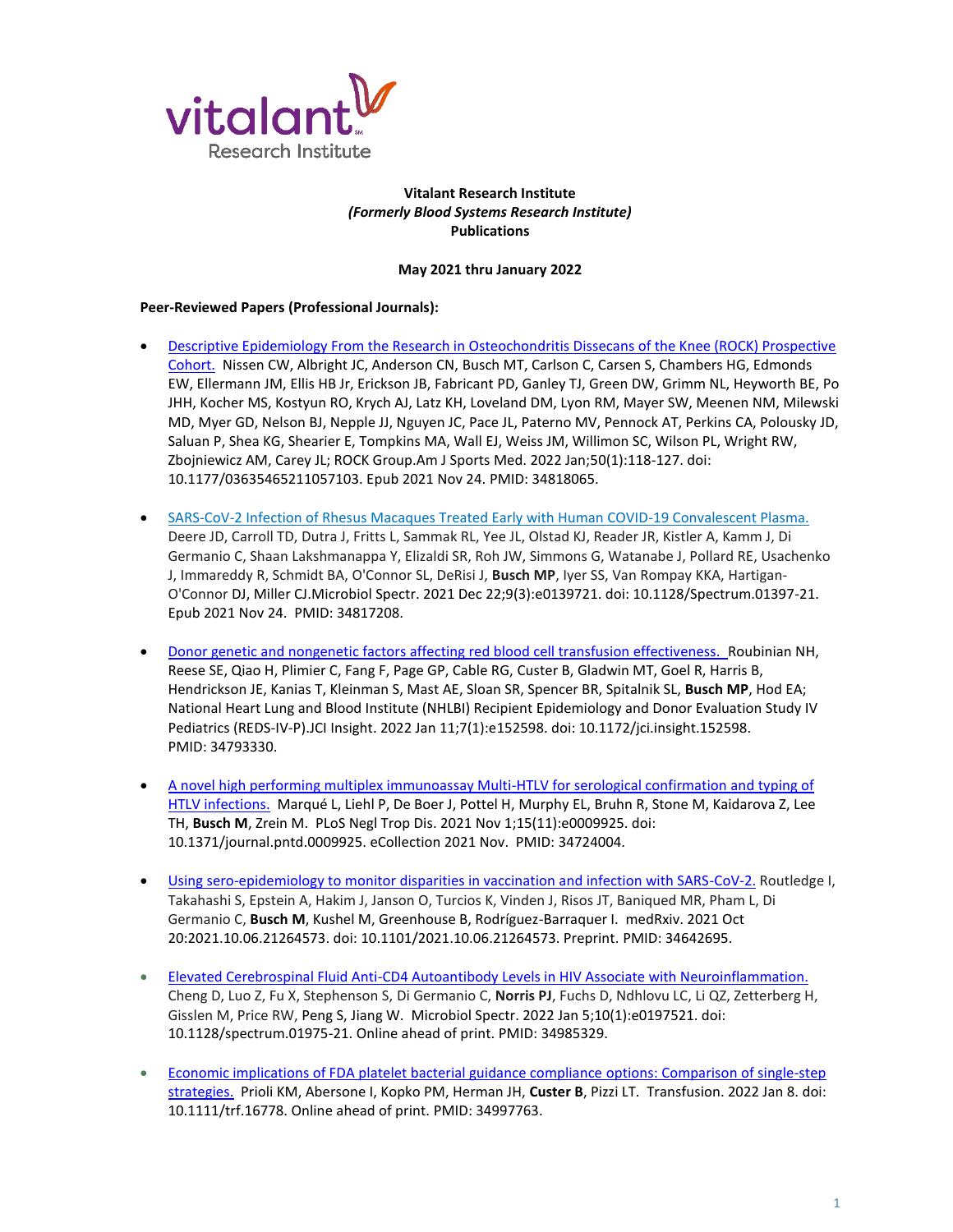- [Clonal hematopoiesis in sickle cell disease.](https://pubmed.ncbi.nlm.nih.gov/34990411/) Liggett LA, Cato LD, Weinstock JS, Zhang Y, Nouraie SM, Gladwin MT, Garrett ME, Ashley-Koch A, Telen M, **Custer B**, Kelly S, Dinardo C, Sabino EC, Loureiro P, Carneiro-Proietti A, Maximo C, Reiner AP, Abecasis GR, Williams DA, Natarajan P, Bick AG, Sankaran VG. J Clin Invest. 2022 Jan 6:e156060. doi: 10.1172/JCI156060. Online ahead of print. PMID: 34990411.
- [Current challenges of severe acute respiratory syndrome coronavirus 2 seroprevalence studies among](https://pubmed.ncbi.nlm.nih.gov/34862614/)  [blood donors: A scoping review.](https://pubmed.ncbi.nlm.nih.gov/34862614/) Saeed S, Uzicanin S, Lewin A, Lieshout-Krikke R, Faddy H, Erikstrup C, Osiowy C, Seed CR, Steele WR, Davison K, **Custer B**, O'Brien SF; Surveillance Risk Assessment and Policy (SRAP) Sub-group of the Transfusion Transmitted Infectious Diseases Working Party of the International Society of Blood Transfusion. Vox Sang. 2021 Dec 3. doi: 10.1111/vox.13221. Online ahead of print. PMID: 34862614.
- [Individualized risk trajectories for iron-related adverse outcomes in repeat blood donors.](https://pubmed.ncbi.nlm.nih.gov/34783364/) Russell WA, Scheinker D, **Custer B.** Transfusion. 2022 Jan;62(1):116-124. doi: 10.1111/trf.16740. Epub 2021 Nov 16. PMID: 34783364.

[Access to and safety of COVID-19 convalescent plasma in the United States Expanded Access Program: A](https://pubmed.ncbi.nlm.nih.gov/34928960/)  [national registry study.](https://pubmed.ncbi.nlm.nih.gov/34928960/) Senefeld JW, Johnson PW, Kunze KL, Bloch EM, van Helmond N, Golafshar MA, Klassen SA, Klompas AM, Sexton MA, Diaz Soto JC, Grossman BJ, Tobian AAR, Goel R, Wiggins CC, Bruno KA, van Buskirk CM, Stubbs JR, Winters JL, Casadevall A, Paneth NS, Shaz BH, Petersen MM, Sachais BS, Buras MR, Wieczorek MA, Russoniello B, **Dumont LJ**, Baker SE, Vassallo RR, Shepherd JRA, Young PP, Verdun NC, Marks P, Haley NR, Rea RF, Katz L, Herasevich V, Waxman DA, Whelan ER, Bergman A, Clayburn AJ, Grabowski MK, Larson KF, Ripoll JG, Andersen KJ, Vogt MNP, Dennis JJ, Regimbal RJ, Bauer PR, Blair JE, Buchholtz ZA, Pletsch MC, Wright K, Greenshields JT, Joyner MJ, Wright RS, Carter RE, Fairweather D.PLoS Med. 2021 Dec 20;18(12):e1003872. doi: 10.1371/journal.pmed.1003872. eCollection 2021 Dec. PMID: 34928960.

- [Consensus Statement: Hemostasis Trial Outcomes in Cardiac Surgery and Mechanical Support.](https://pubmed.ncbi.nlm.nih.gov/34826386/) Levy JH, Faraoni D, Almond CS, Baumann-Kreuziger L, Bembea MM, Connors JM, Dalton HJ, Davies R, **Dumont LJ**, Griselli M, Karkouti K, Massicotte MP, Teruya J, Thiagarajan RR, Spinella PC, Steiner ME. Ann Thorac Surg. 2021 Nov 24:S0003-4975(21)01975-5. doi: 10.1016/j.athoracsur.2021.09.080. Online ahead of print. PMID: 34826386.
- Preservation of neutralizing antibody function in COVID-19 convalescent plasma treated using a riboflavin [and ultraviolet light-based pathogen reduction technology.](https://pubmed.ncbi.nlm.nih.gov/33835489/) Yonemura S, Hartson L, Dutt TS, Henao-Tamayo M, Goodrich R, **Marschner S.** Vox Sang. 2021 Nov;116(10):1076-1083. doi: 10.1111/vox.13108. Epub 2021 Apr 9. PMID: 33835489.
- [Nutrition, Inflammation, and the Gut Microbiota among Outpatients with Active Tuberculosis Disease in](https://pubmed.ncbi.nlm.nih.gov/34662867/)  [India.](https://pubmed.ncbi.nlm.nih.gov/34662867/) Huey SL, **Yu EA**, Finkelstein JL, Glesby MJ, Bonam W, Russell DG, Mehta S. Am J Trop Med Hyg. 2021 Oct 18;105(6):1645-1656. doi: 10.4269/ajtmh.21-0310. PMID: 34662867
- Somatic *STAT3* [mutations in CD8+ T cells of healthy blood donors carrying human T-cell leukemia virus](https://pubmed.ncbi.nlm.nih.gov/34706498/)  [type 2.](https://pubmed.ncbi.nlm.nih.gov/34706498/) Kim D, Myllymäki M, Kankainen M, Jarvinen T, Park G, Bruhn R, **Murphy EL**, Mustjoki S. Haematologica. 2021 Oct 28. doi: 10.3324/haematol.2021.279140. Online ahead of print. PMID: 34706498.
- [Re-engineering the medical assessment of blood donors in South Africa: The balance between supply and](https://pubmed.ncbi.nlm.nih.gov/34643286/)  [safety.](https://pubmed.ncbi.nlm.nih.gov/34643286/) Rapodile T, Mitchel J, Swanevelder R, **Murphy EL**, van den Berg K. Transfusion. 2021 Dec;61(12):3361-3371. doi: 10.1111/trf.16702. Epub 2021 Oct 13. PMID: 34643286.
- [From COVID-19 to the Common Cold: Novel Host-Targeted, Pan-Respiratory Antiviral Small Molecule](https://pubmed.ncbi.nlm.nih.gov/34931190/)  [Therapeutics.](https://pubmed.ncbi.nlm.nih.gov/34931190/) Selvarajah S, Lingappa AF, Michon M, Du L, Deiter F, Yu SF, Macieik A, Mallesh S, Appaiah U, Crabtree J, Copeland K, Müller-Schiffmann A, Müller L, Ostermann PN, Andrée M, Adams O, Schaal H, Hogan RJ, Tripp RA, Anand SK, Campi TW, Ford MJ, Reed JC, Lin J, Akintunde O, Nichols C, Petrouski E,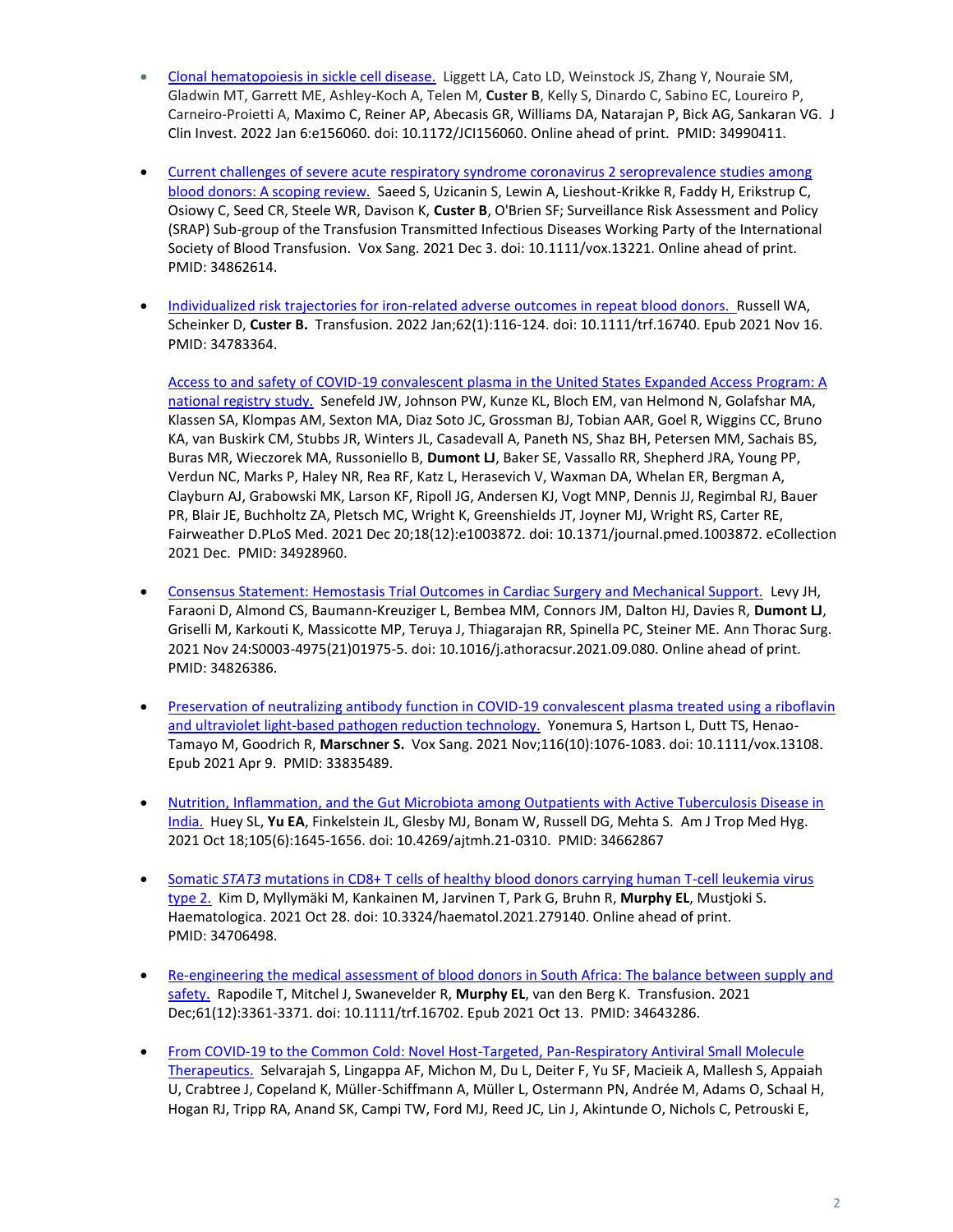Moreira AR, Jiang IT, DeYarman N, Broce S, Brown I, Lau S, Segal I, Goldsmith D, Hong S, Asundi V, Briggs EM, Phyo NS, Froehlich M, Onisko B, Matlack K, Dey D, Lingappa JR, Prasad MD, Korth C, Kitaygorodskyy A, Solas D, Boushey H, Greenland J, Pillai S, Paulvannan K, Lingappa VR. bioRxiv. 2021 Dec 13:2021.01.17.426875. doi: 10.1101/2021.01.17.426875. Preprint. PMID: 34931190.

- [Emergence of Multiple SARS-CoV-2 Antibody Escape Variants in an Immunocompromised Host](https://pubmed.ncbi.nlm.nih.gov/34431691/)  [Undergoing Convalescent Plasma Treatment.](https://pubmed.ncbi.nlm.nih.gov/34431691/) Chen L, Zody MC, Di Germanio C, Martinelli R, Mediavilla JR, Cunningham MH, Composto K, Chow KF, Kordalewska M, Corvelo A, Oschwald DM, Fennessey S, Zetkulic M, Dar S, Kramer Y, Mathema B, Germer S, **Stone M**, **Simmons G**, **Busch MP**, Maniatis T, Perlin DS, Kreiswirth BN. mSphere. 2021 Aug 25;6(4):e0048021. doi: 10.1128/mSphere.00480-21. Epub 2021 Aug 25. PMID: 34431691.
- [Idiopathic Chronic Diarrhea in Rhesus Macaques Is Not Associated with Enteric Viral Infections.](https://pubmed.ncbi.nlm.nih.gov/34960771/) Delwart E, Tisza MJ, Altan E, Li Y, Deng X, Hartigan-O'Connor DJ, Ardeshir A. Viruses. 2021 Dec 14;13(12):2503. doi: 10.3390/v13122503. PMID: 34960771.
- [Composition of Eukaryotic Viruses and Bacteriophages in Individuals with Acute Gastroenteritis.](https://pubmed.ncbi.nlm.nih.gov/34960634/) do Socorro Fôro Ramos E, de Oliveira Ribeiro G, Villanova F, de Padua Milagres FA, Brustulin R, Araújo ELL, Pandey RP, Raj VS, **Deng X**, Delwart E, Luchs A, da Costa AC, Leal É. Viruses. 2021 Nov 25;13(12):2365. doi: 10.3390/v13122365. PMID: 34960634.

[Human astrovirus types 1, 4 and 5 circulating among children with acute gastroenteritis in a rural Brazilian](https://pubmed.ncbi.nlm.nih.gov/34417874/)  [state, 2010-2016.](https://pubmed.ncbi.nlm.nih.gov/34417874/) Luchs A, Tardy K, Tahmasebi R, Morillo SG, Milagres FAP, Morais VDS, Brustulin R, Teles MDAR, de Azevedo LS, de Souza EV, Medeiros RS, de Souza YFVP, Araújo ELL, Witkin SS, Deng X, Delwart E, Sabino EC, Leal E, da Costa AC. Arch Virol. 2021 Nov;166(11):3165-3172. doi: 10.1007/s00705-021- 05206-8. Epub 2021 Aug 21. PMID: 34417874.

- [Structural inequalities in the pathway to COVID-19 immunity.](https://pubmed.ncbi.nlm.nih.gov/34642695/) Routledge I, Takahashi S, Epstein A, Hakim J, Janson O, Turcios K, Vinden J, Risos JT, Baniqued MR, Pham L, Di Germanio C, **Busch M**, Kushel M, Greenhouse B, Rodríguez-Barraquer I.medRxiv. 2021 Oct 7:2021.10.06.21264573. doi: 10.1101/2021.10.06.21264573. Preprint. PMID: 34642695.
- [Residual risk of transfusion-transmitted hepatitis B virus \(TT-HBV\) infection by NAT-screened blood](https://pubmed.ncbi.nlm.nih.gov/34590320/)  [components: A review of observed versus modeled infectivity from donors with window period and occult](https://pubmed.ncbi.nlm.nih.gov/34590320/)  [HBV infections.](https://pubmed.ncbi.nlm.nih.gov/34590320/) Lelie N, **Busch M**, Kleinman S.Transfusion. 2021 Sep 29. doi: 10.1111/trf.16675. Online ahead of print. PMID: 34590320
- Incidence and Predictors of Progression to Chagas Cardiomyopathy: Long-Term Follow-Up of *Trypanosoma Cruzi* [Seropositive Individuals.](https://pubmed.ncbi.nlm.nih.gov/34565171/) Nunes MCP, Buss LF, da Silva JLP, Martins LNA, Di Lorenzo Oliveira C, Cardoso CS, Brito BOF, Ferreira AM, Oliveira LC, Bierrenbach AL, Fernandes F, **Busch MP**, Hotta VT, Martinelli LMB, Almeida Soeiro MCF, Brentegani A, Salemi VMC, Menezes MM, Ribeiro ALP, Sabino EC.Circulation. 2021 Sep 27. doi: 10.1161/CIRCULATIONAHA.121.055112. Online ahead of print. PMID: 34565171.
- [SARS-CoV-2 serology across scales: a framework for unbiased seroprevalence estimation incorporating](https://pubmed.ncbi.nlm.nih.gov/34545373/)  [antibody kinetics and epidemic recency.](https://pubmed.ncbi.nlm.nih.gov/34545373/) Takahashi S, Peluso MJ, Hakim J, Turcios K, Janson O, Routledge I, **Busch MP**, Hoh R, Tai V, Kelly JD, Martin JN, Deeks SG, Henrich TJ, Greenhouse B, Rodríguez-Barraquer I.medRxiv. 2021 Sep 14:2021.09.09.21263139. doi: 10.1101/2021.09.09.21263139. Preprint. PMID: 34545373
- [Cost-effectiveness and budget impact of whole blood pathogen reduction in Ghana.](https://pubmed.ncbi.nlm.nih.gov/34651313/) Russell WA, Owusu-Ofori S, Owusu-Ofori A, Micah E, Norman B, **Custer B.** Transfusion. 2021 Oct 14. doi: 10.1111/trf.16704. Online ahead of print. PMID: 34651313.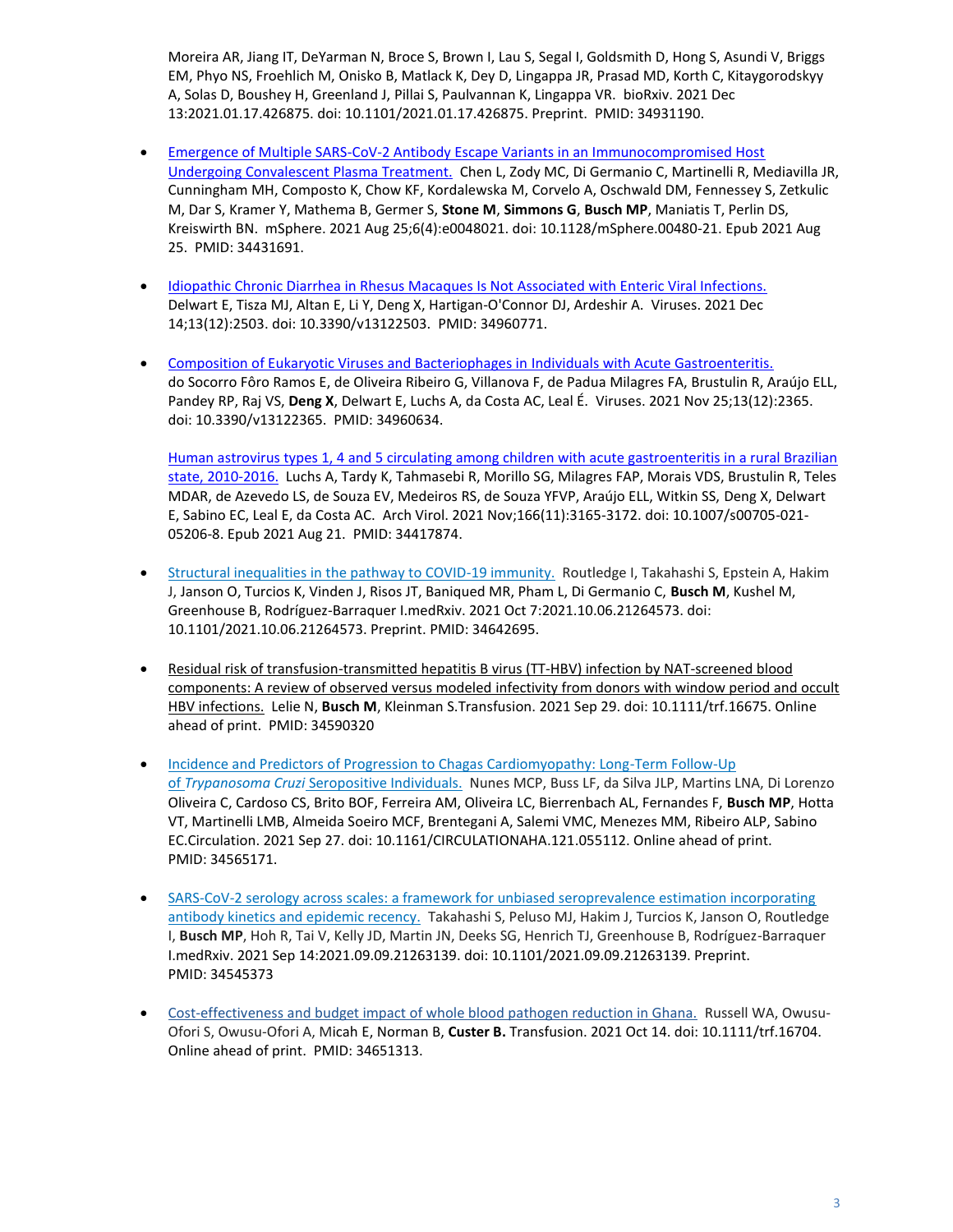- [Platelet aggregation in whole blood is not impaired by a platelet-sparing leukoreduction filter and instead](https://pubmed.ncbi.nlm.nih.gov/34269461/)  [depends upon the presence of leukocytes.](https://pubmed.ncbi.nlm.nih.gov/34269461/) Rice J, Bill JR, Razatos A, **Marschner S.** Transfusion. 2021 Jul;61 Suppl 1:S90-S100. doi: 10.1111/trf.16521. PMID: 34269461.
- [Early post-infection treatment of SARS-CoV-2 infected macaques with human convalescent plasma with](https://pubmed.ncbi.nlm.nih.gov/34494025/)  [high neutralizing activity reduces lung inflammation.](https://pubmed.ncbi.nlm.nih.gov/34494025/) Van Rompay KKA, Olstad KJ, Sammak RL, Dutra J, Watanabe JK, Usachenko JL, Immareddy R, Roh JW, Verma A, Lakshmanappa YS, Schmidt BA, Germanio CD, Rizvi N, Stone M, Simmons G, Dumont LJ, Allen AM, Lockwood S, Pollard RE, de Assis RR, Yee JL, Nham PB, Ardeshir A, Deere JD, Patterson J, Jain A, Felgner PL, Iyer SS, Hartigan-Oâ Connor DJ, **Busch MP**, Reader JR. bioRxiv. 2021 Sep 1:2021.09.01.458520. doi: 10.1101/2021.09.01.458520. Preprint. PMID: 34494025.
- Estimated US Infection- [and Vaccine-Induced SARS-CoV-2 Seroprevalence Based on Blood Donations, July](https://pubmed.ncbi.nlm.nih.gov/34473201/)  [2020-May 2021.](https://pubmed.ncbi.nlm.nih.gov/34473201/) Jones JM, Stone M, Sulaeman H, Fink RV, Dave H, Levy ME, Di Germanio C, Green V, Notari E, Saa P, Biggerstaff BJ, Strauss D, Kessler D, Vassallo R, Reik R, Rossmann S, Destree M, Nguyen KA, Sayers M, Lough C, Bougie DW, Ritter M, Latoni G, Weales B, Sime S, Gorlin J, Brown NE, Gould CV, Berney K, Benoit TJ, Miller MJ, Freeman D, Kartik D, Fry AM, Azziz-Baumgartner E, Hall AJ, MacNeil A, Gundlapalli AV, Basavaraju SV, Gerber SI, Patton ME, Custer B, Williamson P, Simmons G, Thornburg NJ, Kleinman S, Stramer SL, Opsomer J, **Busch MP.** JAMA. 2021 Sep 2. doi: 10.1001/jama.2021.15161. Online ahead of print. PMID: 34473201.
- [Emergence of Multiple SARS-CoV-2 Antibody Escape Variants in an Immunocompromised Host](https://pubmed.ncbi.nlm.nih.gov/34431691/)  [Undergoing Convalescent Plasma Treatment.](https://pubmed.ncbi.nlm.nih.gov/34431691/) Chen L, Zody MC, Di Germanio C, Martinelli R, Mediavilla JR, Cunningham MH, Composto K, Chow KF, Kordalewska M, Corvelo A, Oschwald DM, Fennessey S, Zetkulic M, Dar S, Kramer Y, Mathema B, Germer S, Stone M, Simmons G, **Busch MP**, Maniatis T, Perlin DS, Kreiswirth BN. mSphere. 2021 Aug 25;6(4):e0048021. doi: 10.1128/mSphere.00480-21. Epub 2021 Aug 25. PMID: 3443169.
- [SARS-CoV-2 antibody magnitude and detectability are driven by disease severity, timing, and assay.](https://pubmed.ncbi.nlm.nih.gov/34330709/)  Peluso MJ, Takahashi S, Hakim J, Kelly JD, Torres L, Iyer NS, Turcios K, Janson O, Munter SE, Thanh C, Donatelli J, Nixon CC, Hoh R, Tai V, Fehrman EA, Hernandez Y, Spinelli MA, Gandhi M, Palafox MA, Vallari A, Rodgers MA, Prostko J, Hackett J Jr, Trinh L, Wrin T, Petropoulos CJ, Chiu CY, Norris PJ, DiGermanio C, Stone M, **Busch MP**, Elledge SK, Zhou XX, Wells JA, Shu A, Kurtz TW, Pak JE, Wu W, Burbelo PD, Cohen JI, Rutishauser RL, Martin JN, Deeks SG, Henrich TJ, Rodriguez-Barraquer I, Greenhouse B. Sci Adv. 2021 Jul 30;7(31):eabh3409. doi: 10.1126/sciadv.abh3409. Print 2021 Jul. PMID: 34330709.
- [Reduced dimethyl sulfoxide concentrations successfully cryopreserve human hematopoietic stem cells](https://pubmed.ncbi.nlm.nih.gov/34454842/)  [with multi-lineage long-term engraftment ability in mice.](https://pubmed.ncbi.nlm.nih.gov/34454842/) Gilfanova R, Auclair KM, Hui A, **Norris PJ**, Muench MO. Cytotherapy. 2021 Aug 26:S1465-3249(21)00743-X. doi: 10.1016/j.jcyt.2021.07.007. Online ahead of print. PMID: 34454842
- [Type I interferon autoantibodies are associated with systemic immune alterations in patients with COVID-](https://pubmed.ncbi.nlm.nih.gov/34429372/)[19.](https://pubmed.ncbi.nlm.nih.gov/34429372/) van der Wijst MGP, Vazquez SE, Hartoularos GC, Bastard P, Grant T, Bueno R, Lee DS, Greenland JR, Sun Y, Perez R, Ogorodnikov A, Ward A, Mann SA, Lynch KL, Yun C, Havlir DV, Chamie G, Marquez C, Greenhouse B, Lionakis MS, **Norris PJ**, Dumont LJ, Kelly K, Zhang P, Zhang Q, Gervais A, Le Voyer T, Whatley A, Si Y, Byrne A, Combes AJ, Rao AA, Song YS, Fragiadakis GK, Kangelaris K, Calfee CS, Erle DJ, Hendrickson C, Krummel MF, Woodruff PG, Langelier CR, Casanova JL, Derisi JL, Anderson MS, Ye CJ; UCSF COMET consortium. Sci Transl Med. 2021 Aug 24:eabh2624. doi: 10.1126/scitranslmed.abh2624. Online ahead of print. PMID: 34429372.
- [Characteristics of High-Titer Convalescent Plasma and Antibody Dynamics After Administration in Patients](https://pubmed.ncbi.nlm.nih.gov/34405093/)  [With Severe Coronavirus Disease 2019.](https://pubmed.ncbi.nlm.nih.gov/34405093/) Bainbridge ED, Hsue PY, Esensten JH, Lynch KL, Hendrickson CM, Doernberg SB, Fung M, Chin-Hong P, Di Germanio C, **Norris PJ**, Simmons G, Glidden DV, Luetkemeyer AF. Open Forum Infect Dis. 2021 Jul 16;8(8):ofab385. doi: 10.1093/ofid/ofab385. eCollection 2021 Aug. PMID: 34405093.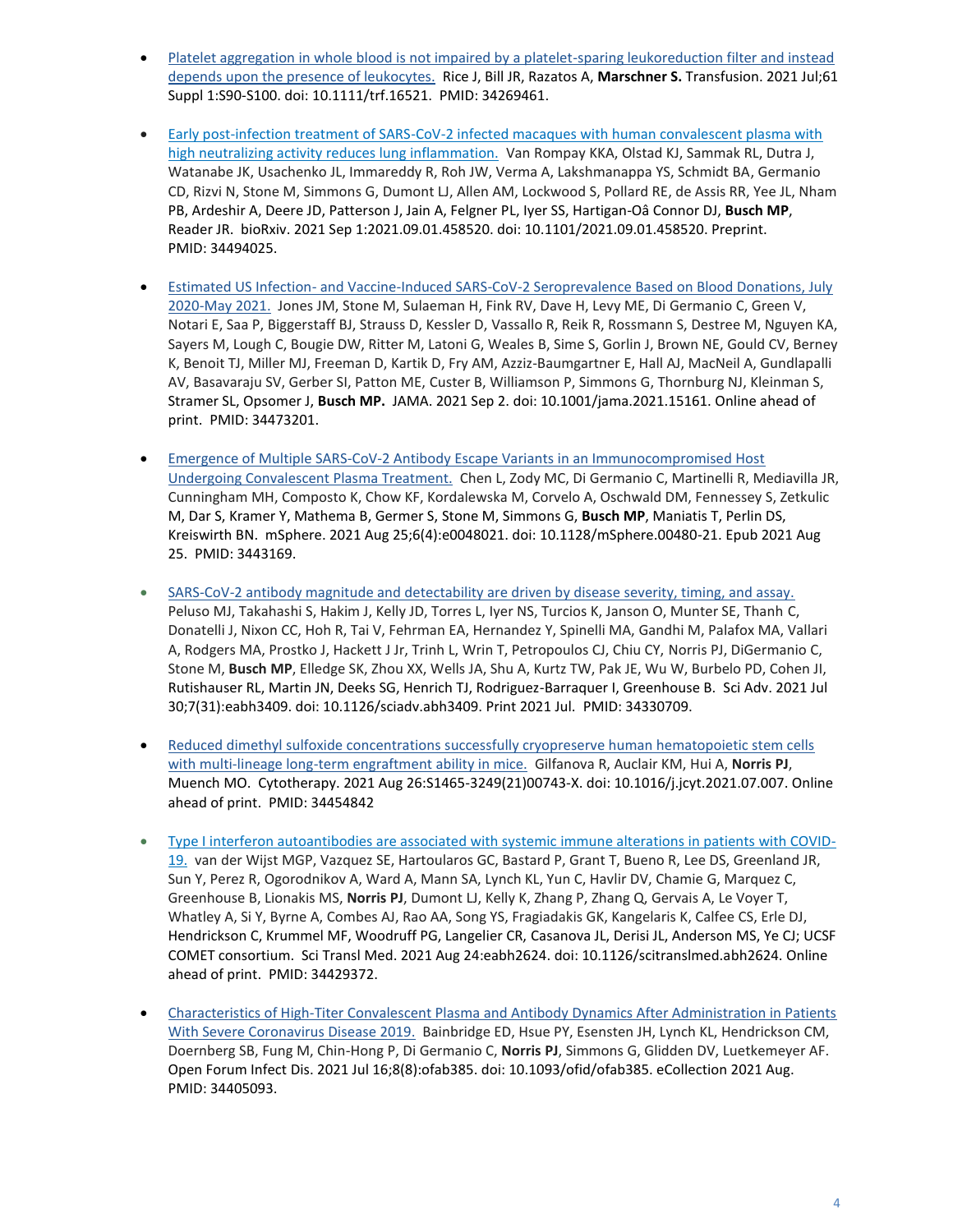- Analysis of SARS-CoV-2 antibodies in COVID-19 convalescent blood using a coronavirus antigen [microarray.](https://pubmed.ncbi.nlm.nih.gov/33397903/) de Assis RR, Jain A, Nakajima R, Jasinskas A, Felgner J, Obiero JM, Norris PJ, Stone M, Simmons G, Bagri A, Irsch J, Schreiber M, Buser A, Holbro A, Battegay M, Hosimer P, Noesen C, Adenaiye O, Tai S, Hong F, Milton DK, Davies DH, Contestable P, Corash LM, Busch MP, Felgner PL, Khan S. Nat Commun. 2021 Jan 4;12(1):6. doi: 10.1038/s41467-020-20095-2. PMID: 33397903; PubMed Central PMCID: PMC7782488.
- [Toxic masculinity in red blood cell units? Testosterone therapy in blood donors revisited.](https://pubmed.ncbi.nlm.nih.gov/34519056/) Hazegh K, Anawalt BD, **Dumont LJ**, Kanias T. Transfusion. 2021 Sep 14. doi: 10.1111/trf.16658. Online ahead of print. PMID: 34519056.
- [Early Convalescent Plasma for High-Risk Outpatients with Covid-19.](https://pubmed.ncbi.nlm.nih.gov/34407339/) Korley FK, Durkalski-Mauldin V, Yeatts SD, Schulman K, Davenport RD, **Dumont LJ**, El Kassar N, Foster LD, Hah JM, Jaiswal S, Kaplan A, Lowell E, McDyer JF, Quinn J, Triulzi DJ, Van Huysen C, Stevenson VLW, Yadav K, Jones CW, Kea B, Burnett A, Reynolds JC, Greineder CF, Haas NL, Beiser DG, Silbergleit R, Barsan W, Callaway CW; SIREN-C3PO Investigators. N Engl J Med. 2021 Aug 18:NEJMoa2103784. doi: 10.1056/NEJMoa2103784. Online ahead of print. PMID: 34407339.
- [Progression and Predictors of SARS-CoV-2 Antibody Seroreactivity In US Blood Donors.](https://pubmed.ncbi.nlm.nih.gov/34376289/) Vassallo RR, **Dumont LJ**, Bravo MD, Hazegh K, Kamel H. Transfus Med Rev. 2021 Jul;35(3):8-15. doi: 10.1016/j.tmrv.2021.07.003. Epub 2021 Jul 30. PMID: 34376289.
- Alternative Methods for Grouping Race and Ethnicity to Monitor COVID-19 Outcomes and Vaccination [Coverage.](https://pubmed.ncbi.nlm.nih.gov/34383729/) Yoon P, Hall J, Fuld J, Mattocks SL, Lyons BC, Bhatkoti R, Henley J, McNaghten AD, Daskalakis D, **Pillai SK.** MMWR Morb Mortal Wkly Rep. 2021 Aug 13;70(32):1075-1080. doi: 10.15585/mmwr.mm7032a2. PMID: 34383729.
- [Identification of anti-premembrane antibody as a serocomplex-specific marker to discriminate Zika,](https://pubmed.ncbi.nlm.nih.gov/34232731/)  [dengue and West Nile virus infections.](https://pubmed.ncbi.nlm.nih.gov/34232731/) Hsieh SC, Tsai WY, Tsai JJ, Stone M, Simmons G, **Busch MP**, Lanteri M, Stramer SL, Balmaseda A, Harris E, Wang WK.J Virol. 2021 Jul 7:JVI0061921. doi: 10.1128/JVI.00619-21. Online ahead of print. PMID: 34232731.
- [Structure-Based Optimization and Discovery of M3258, a Specific Inhibitor of the Immunoproteasome](https://pubmed.ncbi.nlm.nih.gov/34228444/)  [Subunit LMP7 \(β5i\).](https://pubmed.ncbi.nlm.nih.gov/34228444/) Klein M, **Busch M**, Friese-Hamim M, Crosignani S, Fuchss T, Musil D, Rohdich F, Sanderson MP, Seenisamy J, Walter-Bausch G, Zanelli U, Hewitt P, Esdar C, Schadt O.J Med Chem. 2021 Jul 22;64(14):10230-10245. doi: 10.1021/acs.jmedchem.1c00604. Epub 2021 Jul 6. PMID: 34228444.
- [Impact of prior Dengue immunity on Zika vaccine protection in rhesus macaques and mice.](https://pubmed.ncbi.nlm.nih.gov/34170962/) Larocca RA, Abbink P, Ventura JD, Chandrashekar A, Mercado N, Li Z, Borducchi E, De La Barrera RA, Eckels KH, Modjarrad K, **Busch MP**, Michael NL, Barouch DH.PLoS Pathog. 2021 Jun 25;17(6):e1009673. doi: 10.1371/journal.ppat.1009673. eCollection 2021 Jun. PMID: 34170962 **Free PMC article.**
- [SARS-CoV-2 antibody persistence in COVID-19 convalescent plasma donors: Dependency on assay format](https://pubmed.ncbi.nlm.nih.gov/34121205/)  [and applicability to serosurveillance.](https://pubmed.ncbi.nlm.nih.gov/34121205/) Di Germanio C, Simmons G, Kelly K, Martinelli R, Darst O, Azimpouran M, Stone M, Hazegh K, Grebe E, Zhang S, Ma P, Orzechowski M, Gomez JE, Livny J, Hung DT, Vassallo R, **Busch MP**, Dumont LJ.Transfusion. 2021 Jun 14. doi: 10.1111/trf.16555. Online ahead of print. PMID: 34121205.
- [Use of U.S. Blood Donors for National Serosurveillance of SARS-CoV-2 Antibodies: Basis for an Expanded](https://pubmed.ncbi.nlm.nih.gov/34111244/)  [National Donor Serosurveillance Program.](https://pubmed.ncbi.nlm.nih.gov/34111244/) Stone M, Di Germanio C, Wright DJ, Sulaeman H, Dave H, Fink RV, Notari EP, Green V, Strauss D, Kessler D, Destree M, Saa P, Williamson PC, Simmons G, Stramer SL, Opsomer J, Jones JM, Kleinman S, **Busch MP**; NHLBI Recipient Epidemiology and Donor Evaluation Study-IV-Pediatric (REDS-IV-P).Clin Infect Dis. 2021 Jun 10:ciab537. doi: 10.1093/cid/ciab537. Online ahead of print. PMID: 34111244.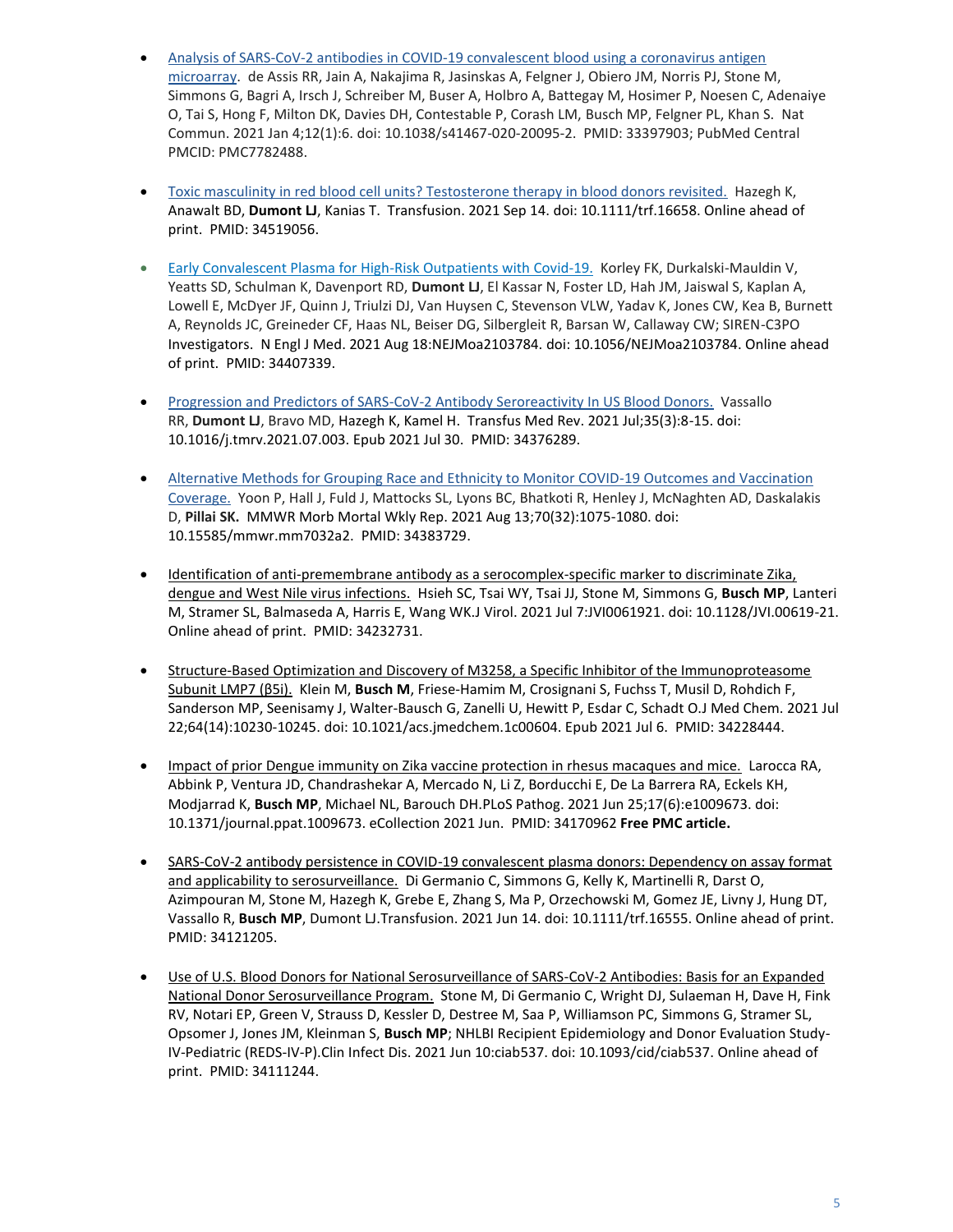- [Changes in superior displacement, angulation, and shortening in the early phase of healing for completely](https://pubmed.ncbi.nlm.nih.gov/34089880/)  displaced midshaft clavicle fractures in adolescents: results from a prospective, multicenter study. Pennock AT, Heyworth BE, Bastrom T, Bae DS, Boutelle KE, **Busch MT**, Edmonds EW, Ellis HB, Hergott K, Kocher MS, Li Y, Liotta ES, Pandya NK, Perkins C, Sabatini CS, Spence DD, Willimon SC, Wilson PL; FACTS Study Group, Nepple JJ.J Shoulder Elbow Surg. 2021 Jun 2:S1058-2746(21)00473-0. doi: 10.1016/j.jse.2021.05.006. Online ahead of print. PMID: 34089880.
- [Minipool testing for SARS-CoV-2 RNA in United States blood donors.](https://pubmed.ncbi.nlm.nih.gov/34046906/) Bakkour S, Saá P, Groves JA, Montalvo L, Di Germanio C, Best SM, Grebe E, Livezey K, Linnen JM, Strauss D, Kessler D, Bonn M, Green V, Williamson P, Kleinman S, Stramer SL, Stone M, **Busch MP**; NHLBI Recipient Epidemiology and Donor Evaluation Study-IV-Pediatric (REDS-IV-P).Transfusion. 2021 May 27. doi: 10.1111/trf.16511. Online ahead of print. PMID: 34046906.
- [M3258 Is a Selective Inhibitor of the Immunoproteasome Subunit LMP7 \(β5i\) Delivering Efficacy in](https://pubmed.ncbi.nlm.nih.gov/34045234/)  [Multiple Myeloma Models.](https://pubmed.ncbi.nlm.nih.gov/34045234/) Sanderson MP, Friese-Hamim M, Walter-Bausch G, **Busch M**, Gaus S, Musil D, Rohdich F, Zanelli U, Downey-Kopyscinski SL, Mitsiades CS, Schadt O, Klein M, Esdar C.Mol Cancer Ther. 2021 May 27. doi: 10.1158/1535-7163.MCT-21-0005. Online ahead of print. PMID: 34045234.
- [Multiple-ancestry genome-wide association study identifies 27 loci associated with measures of hemolysis](https://pubmed.ncbi.nlm.nih.gov/34014839/)  [following blood storage.](https://pubmed.ncbi.nlm.nih.gov/34014839/) Page GP, Kanias T, Guo YJ, Lanteri MC, Zhang X, Mast AE, Cable RG, Spencer BR, Kiss JE, Fang F, Endres-Dighe SM, Brambilla D, Nouraie M, Gordeuk VR, Kleinman S, **Busch MP**, Gladwin MT; National Heart, Lung, and Blood Institute (NHLBI) Recipient Epidemiology Donor Evaluation Study–III (REDS-III) program.J Clin Invest. 2021 Jul 1;131(13):e146077. doi: 10.1172/JCI146077. PMID: 34014839 **Free article.**
- [Gender and Socioeconomic Factors Affect Adolescent Patient and Guardian Preferences in Sports](https://pubmed.ncbi.nlm.nih.gov/33999873/)  [Medicine Physician Characteristics and Medical Decision Making.](https://pubmed.ncbi.nlm.nih.gov/33999873/) Beck JJ, West N, Jackson N, Willimon SC, **Busch MT**, Christino MA.J Am Acad Orthop Surg Glob Res Rev. 2021 May 17;5(5). doi: 10.5435/JAAOSGlobal-D-21-00069. PMID: 33999873.
- [Assessment of Skeletal Maturity and Postoperative Growth Disturbance After Anterior Cruciate Ligament](https://pubmed.ncbi.nlm.nih.gov/33984243/)  [Reconstruction in Skeletally Immature Patients: A Systematic Review.](https://pubmed.ncbi.nlm.nih.gov/33984243/) Fury MS, Paschos NK, Fabricant PD; PLUTO Study Group, Anderson CN, **Busch MT**, Chambers HG, Christino MA, Cordasco FA, Edmonds EW, Ganley TJ, Green DW, Heyworth BE, Lawrence JTR, Matava MJ, Micheli LJ, Milewski MD, Nepple JJ, Parikh SN, Pennock AT, Perkins CA, Saluan PM, Shea KG, Wall EJ, Willimon SC, Kocher MS.Am J Sports Med. 2021 May 13:3635465211008656. doi: 10.1177/03635465211008656. Online ahead of print. PMID: 33984243.
- [From absolute potentials to a generalized computational standard hydrogen electrode for aqueous and](https://pubmed.ncbi.nlm.nih.gov/33982050/)  [non-aqueous solvents.](https://pubmed.ncbi.nlm.nih.gov/33982050/) **Busch M**, Ahlberg E, Laasonen K.Phys Chem Chem Phys. 2021 May 26;23(20):11727-11737. doi: 10.1039/d1cp00499a. PMID: 33982050.
- The Specificity of the Persistent IgM Neutralizing Antibody Response in Zika Virus Infections among [Individuals with Prior Dengue Virus Exposure.](https://pubmed.ncbi.nlm.nih.gov/33980647/) Calvert AE, Horiuchi K, Boroughs KL, Ong YT, Anderson KM, Biggerstaff BJ, Stone M, Simmons G, **Busch MP**, Huang CY.J Clin Microbiol. 2021 Jul 19;59(8):e0040021. doi: 10.1128/JCM.00400-21. Epub 2021 Jul 19. PMID: 33980647.
- [A highly multiplexed droplet digital PCR assay to measure the intact HIV-1](https://pubmed.ncbi.nlm.nih.gov/33948574/) proviral reservoir. Levy CN, Hughes SM, Roychoudhury P, Reeves DB, Amstuz C, Zhu H, Huang ML, Wei Y, Bull ME, Cassidy NAJ, McClure J, Frenkel LM, Stone M, Bakkour S, Wonderlich ER, **Busch MP**, Deeks SG, Schiffer JT, Coombs RW, Lehman DA, Jerome KR, Hladik F.Cell Rep Med. 2021 Apr 12;2(4):100243. doi: 10.1016/j.xcrm.2021.100243. eCollection 2021 Apr 20. PMID: 33948574 **Free PMC article.**
- [Fatty acid desaturase activity in mature red blood cells and](https://pubmed.ncbi.nlm.nih.gov/33904180/) implications for blood storage quality. Thomas T, Cendali F, Fu X, Gamboni F, Morrison EJ, Beirne J, Nemkov T, Antonelou MH, Kriebardis A, Welsby I, Hay A, Dziewulska KH, **Busch MP**, Kleinman S, Buehler PW, Spitalnik SL, Zimring JC, D'Alessandro A.Transfusion. 2021 Jun;61(6):1867-1883. doi: 10.1111/trf.16402. Epub 2021 Apr 26. PMID: 33904180.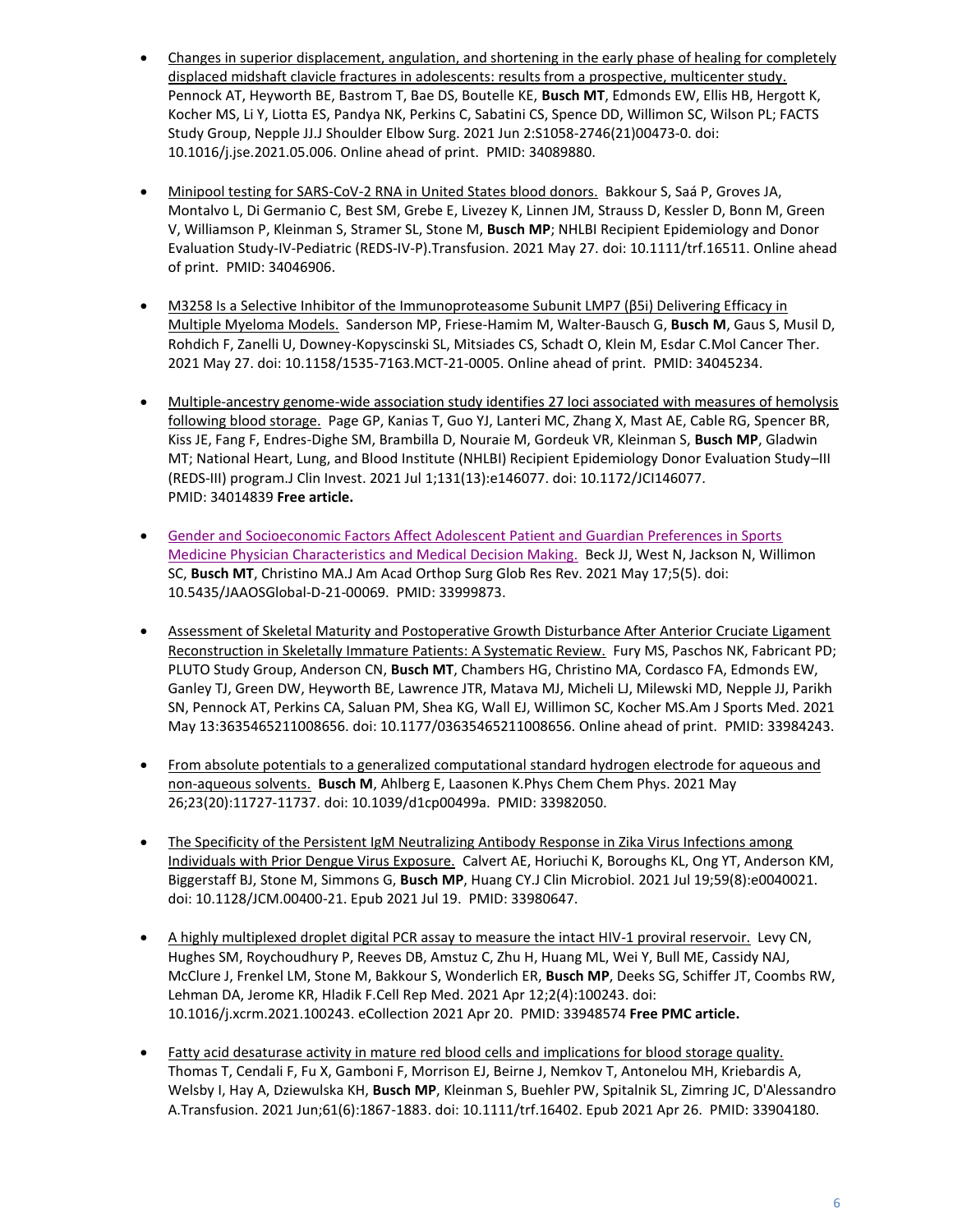- [Distinct SARS-CoV-2 antibody reactivity patterns in coronavirus convalescent plasma revealed by a](https://pubmed.ncbi.nlm.nih.gov/33824382/)  [coronavirus antigen microarray.](https://pubmed.ncbi.nlm.nih.gov/33824382/) Assis R, Jain A, Nakajima R, Jasinskas A, Khan S, Davies H, Corash L, Dumont LJ, Kelly K, Simmons G, Stone M, Di Germanio C, **Busch M**, Felgner PL.Sci Rep. 2021 Apr 6;11(1):7554. doi: 10.1038/s41598-021-87137-7.PMID: 33824382 **Free PMC article.**
- [Rates of Concomitant Meniscal Tears in Pediatric Patients With Anterior Cruciate Ligament Injuries](https://pubmed.ncbi.nlm.nih.gov/33796585/)  [Increase With Age and Body Mass Index.](https://pubmed.ncbi.nlm.nih.gov/33796585/) Perkins CA, Christino MA, **Busch MT**, Egger A, Murata A, Kelleman M, Willimon SC.Orthop J Sports Med. 2021 Mar 15;9(3):2325967120986565. doi: 10.1177/2325967120986565. eCollection 2021 Mar. PMID: 33796585 **Free PMC article.**
- [SARS-CoV-2 antibody magnitude and detectability are driven by disease severity, timing, and assay.](https://pubmed.ncbi.nlm.nih.gov/33688675/)  Peluso MJ, Takahashi S, Hakim J, Kelly JD, Torres L, Iyer NS, Turcios K, Janson O, Munter SE, Thanh C, Nixon CC, Hoh R, Tai V, Fehrman EA, Hernandez Y, Spinelli MA, Gandhi M, Palafox MA, Vallari A, Rodgers MA, Prostko J, Hackett J, Trinh L, Wrin T, Petroplolous CJ, Chiu CY, Norris PJ, DiGermanio C, Stone M, **Busch MP**, Elledge SK, Zhou XX, Wells JA, Shu A, Kurtz TW, Pak JE, Wu W, Burbelo PD, Cohen JI, Rutishauser RL, Martin JN, Deeks SG, Henrich TJ, Rodriguez-Barraquer I, Greenhouse B.medRxiv. 2021 Mar 5:2021.03.03.21251639. doi: 10.1101/2021.03.03.21251639. Preprint. PMID: 33688675 **Free PMC article.**
- [Early Operative Versus Delayed Operative Versus Nonoperative Treatment of Pediatric and Adolescent](https://pubmed.ncbi.nlm.nih.gov/33720764/)  [Anterior Cruciate Ligament Injuries: A Systematic Review and Meta-analysis.](https://pubmed.ncbi.nlm.nih.gov/33720764/) James EW, Dawkins BJ, Schachne JM, Ganley TJ, Kocher MS; PLUTO Study Group, Anderson CN, **Busch MT**, Chambers HG, Christino MA, Cordasco FA, Edmonds EW, Green DW, Heyworth BE, Lawrence JTR, Micheli LJ, Milewski MD, Matava MJ, Nepple JJ, Parikh SN, Pennock AT, Perkins CA, Saluan PM, Shea KG, Wall EJ, Willimon SC, Fabricant PD.Am J Sports Med. 2021 Mar 15:363546521990817. doi: 10.1177/0363546521990817. Online ahead of print. PMID: 33720764.
- Impact of anti-PD-1 and anti-CTLA-4 on the HIV reservoir in people living with HIV with cancer on [antiretroviral therapy: The AIDS Malignancy Consortium-095 study.](https://pubmed.ncbi.nlm.nih.gov/33677480/) Rasmussen TA, Rajdev L, Rhodes A, Dantanarayana A, Tennakoon S, Chea S, Spelman T, Lensing S, Rutishauser R, Bakkour S, **Busch M**, Siliciano JD, Siliciano RF, Einstein MH, Dittmer DP, Chiao E, Deeks S, Durand C, Lewin SR.Clin Infect Dis. 2021 Mar 2:ciaa1530. doi: 10.1093/cid/ciaa1530. Online ahead of print. PMID: 33677480.
- Proteome-Wide Zika Virus CD4 T Cell Epitope and HLA Restriction Determination. Campbell VL, Nguyen L, Snoey E, McClurkan CL, Laing KJ, Dong L, Sette A, Lindestam Arlehamn CS, Altmann DM, Boyton RJ, Roby JA, Gale M Jr, Stone M, Busch MP, Norris PJ, Koelle DM. [I](https://www.ncbi.nlm.nih.gov/pubmed/32753403/)mmunohorizons. 2020 Aug 4;4(8):444-453. doi: 10.4049/immunohorizons.2000068. PubMed PMID: 32753403; PubMed Central PMCID: PMC7839664.
- [Seminal Plasma-Derived Extracellular-Vesicle Fractions from HIV-Infected Men Exhibit Unique MicroRNA](https://www.ncbi.nlm.nih.gov/pubmed/32434889/)  [Signatures and Induce a Proinflammatory Response in Cells Isolated from the Female Reproductive](https://www.ncbi.nlm.nih.gov/pubmed/32434889/) [Tract.](https://www.ncbi.nlm.nih.gov/pubmed/32434889/) Marques de Menezes EG, Jang K, George AF, Nyegaard M, Neidleman J, Inglis HC, Danesh A, Deng X, Afshari A, Kim YH, Billaud JN, Marson K, Pilcher CD, Pillai SK, Norris PJ, Roan NR. J Virol. 2020 Jul 30;94(16). doi: 10.1128/JVI.00525-20. Print 2020 Jul 30. PMID: 32434889; PubMed Central PMCID: PMC7394899.
- [Cerebrospinal Fluid and Plasma Lipopolysaccharide Levels in Human Immunodeficiency Virus Type 1](https://www.ncbi.nlm.nih.gov/pubmed/33320240/)  [Infection and Associations With Inflammation, Blood-Brain Barrier Permeability, and Neuronal](https://www.ncbi.nlm.nih.gov/pubmed/33320240/)  [Injury.](https://www.ncbi.nlm.nih.gov/pubmed/33320240/) Jiang W, Luo Z, Stephenson S, Li H, Di Germanio C, Norris PJ, Fuchs D, Zetterberg H, Gisslen M, Price RW. J Infect Dis. 2021 May 20;223(9):1612-1620. doi: 10.1093/infdis/jiaa765. PMID: 33320240; PubMed Central PMCID: PMC8136977.
- [HIV residual risk in Canada for apheresis source plasma donation without deferral for men who have sex](https://pubmed.ncbi.nlm.nih.gov/34268781/)  [with men.](https://pubmed.ncbi.nlm.nih.gov/34268781/) Aubé E, Lewin A, O'Brien SF, Grégoire Y, Pillonel J, Steele WR, **Custer B**, Davison KL, Germain M, Seed CR, Camirand Lemyre F; Surveillance, Risk Assessment and Policy Subgroup of the ISBT Transfusion Transmitted Infectious Diseases Working Party.Vox Sang. 2021 Jul 15. doi: 10.1111/vox.13176. Online ahead of print. PMID: 34268781.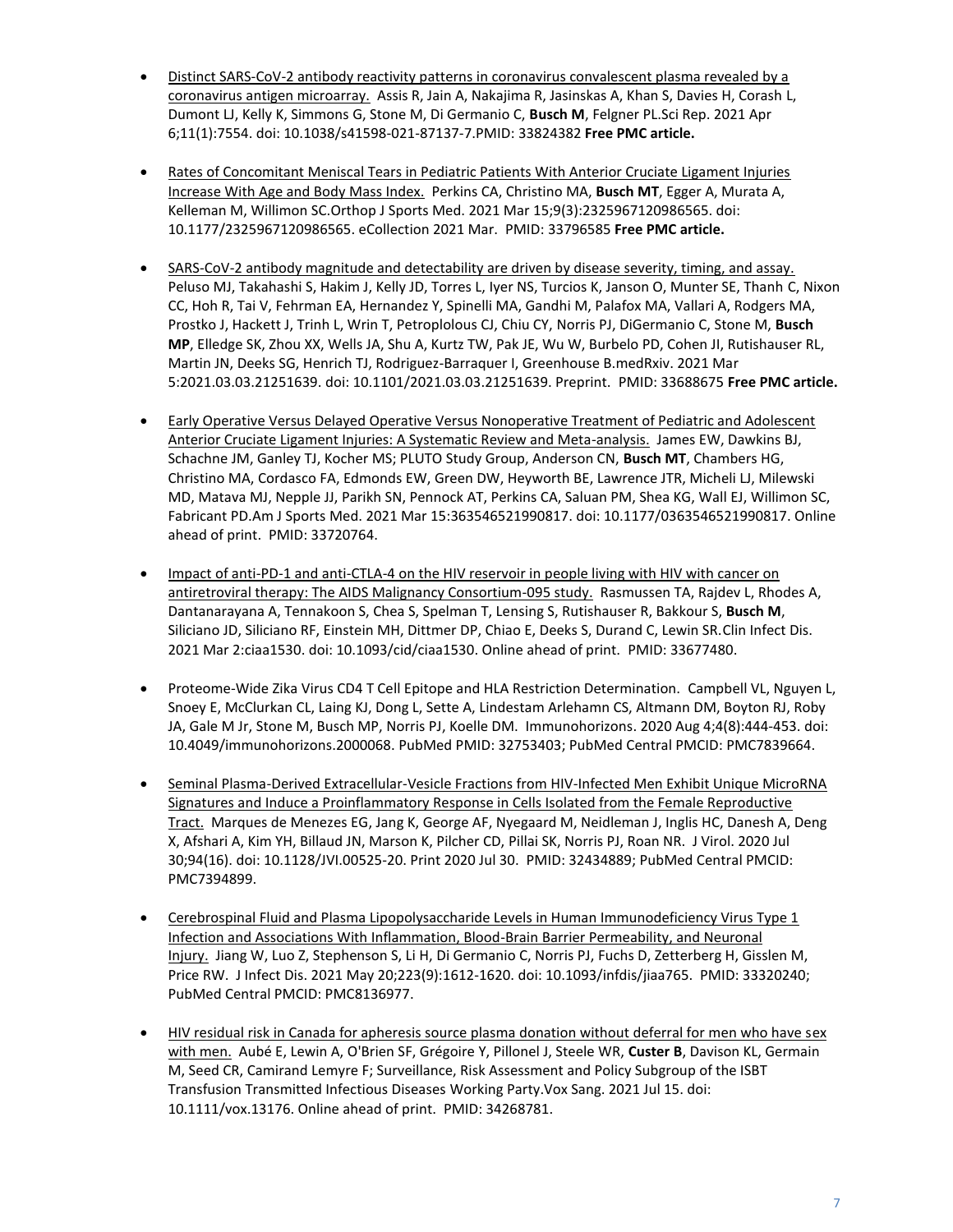- [An international comparison of anti-SARS-COV-2 assays used for seroprevalence surveys from blood](https://pubmed.ncbi.nlm.nih.gov/33914918/)  [component providers.](https://pubmed.ncbi.nlm.nih.gov/33914918/) Lewin A, Drews SJ, Lieshout-Krikke R, Erikstrup C, Saeed S, Fady H, Uzicanin S, **Custer B**, O'Brien SF; Surveillance, Risk Assessment, Policy, the Virology Sub-groups of the ISBT Transfusion Transmitted Infectious Diseases Working Party.Vox Sang. 2021 Apr 29:10.1111/vox.13100. doi: 10.1111/vox.13100. Online ahead of print. PMID: 33914918 **Free PMC article.**
- [An international comparison of HIV prevalence and incidence in blood donors and general population: a](https://pubmed.ncbi.nlm.nih.gov/33835513/)  [BEST Collaborative study.](https://pubmed.ncbi.nlm.nih.gov/33835513/) Germain M, Grégoire Y, **Custer BS**, Goldman M, Bravo M, Kamel H, Davison K, Field S, van den Hurk K, van de Laar TJW, Irving DO, Jones A, Liumbruno G, Morley S, O'Brien SF, Pillonel J, Steinsvåg CT, Takanashi M, Tsuno NH, Vesga Carasa MA, Wendel S, Vassallo RR, Tiberghien P; BEST Collaborative.Vox Sang. 2021 Apr 9. doi: 10.1111/vox.13107. Online ahead of print. PMID: 33835513.
- Author Correction: [Inherited causes of clonal haematopoiesis in 97,691 whole genomes.](https://pubmed.ncbi.nlm.nih.gov/33707633/) Bick AG, Weinstock JS, Nandakumar SK, Fulco CP, Bao EL, Zekavat SM, Szeto MD, Liao X, Leventhal MJ, Nasser J, Chang K, Laurie C, Burugula BB, Gibson CJ, Niroula A, Lin AE, Taub MA, Aguet F, Ardlie K, Mitchell BD, Barnes KC, Moscati A, Fornage M, Redline S, Psaty BM, Silverman EK, Weiss ST, Palmer ND, Vasan RS, Burchard EG, Kardia SLR, He J, Kaplan RC, Smith NL, Arnett DK, Schwartz DA, Correa A, de Andrade M, Guo X, Konkle BA, **Custer B**, Peralta JM, Gui H, Meyers DA, McGarvey ST, Chen IY, Shoemaker MB, Peyser PA, Broome JG, Gogarten SM, Wang FF, Wong Q, Montasser ME, Daya M, Kenny EE, North KE, Launer LJ, Cade BE, Bis JC, Cho MH, Lasky-Su J, Bowden DW, Cupples LA, Mak ACY, Becker LC, Smith JA, Kelly TN, Aslibekyan S, Heckbert SR, Tiwari HK, Yang IV, Heit JA, Lubitz SA, Johnsen JM, Curran JE, Wenzel SE, Weeks DE, Rao DC, Darbar D, Moon JY, Tracy RP, Buth EJ, Rafaels N, Loos RJF, Durda P, Liu Y, Hou L, Lee J, Kachroo P, Freedman BI, Levy D, Bielak LF, Hixson JE, Floyd JS, Whitsel EA, Ellinor PT, Irvin MR, Fingerlin TE, Raffield LM, Armasu SM, Wheeler MM, Sabino EC, Blangero J, Williams LK, Levy BD, Sheu WH, Roden DM, Boerwinkle E, Manson JE, Mathias RA, Desai P, Taylor KD, Johnson AD; NHLBI Trans-Omics for Precision Medicine Consortium, Auer PL, Kooperberg C, Laurie CC, Blackwell TW, Smith AV, Zhao H, Lange E, Lange L, Rich SS, Rotter JI, Wilson JG, Scheet P, Kitzman JO, Lander ES, Engreitz JM, Ebert BL, Reiner AP, Jaiswal S, Abecasis G, Sankaran VG, Kathiresan S, Natarajan P.Nature. 2021 Mar;591(7851):E27. doi: 10.1038/s41586-021-03280-1. PMID: 33707633 No abstract available.
- [Sequencing of 53,831 diverse genomes from the NHLBI TOPMed Program.](https://pubmed.ncbi.nlm.nih.gov/33568819/) Taliun D, Harris DN, Kessler MD, Carlson J, Szpiech ZA, Torres R, Taliun SAG, Corvelo A, Gogarten SM, Kang HM, Pitsillides AN, LeFaive J, Lee SB, Tian X, Browning BL, Das S, Emde AK, Clarke WE, Loesch DP, Shetty AC, Blackwell TW, Smith AV, Wong Q, Liu X, Conomos MP, Bobo DM, Aguet F, Albert C, Alonso A, Ardlie KG, Arking DE, Aslibekyan S, Auer PL, Barnard J, Barr RG, Barwick L, Becker LC, Beer RL, Benjamin EJ, Bielak LF, Blangero J, Boehnke M, Bowden DW, Brody JA, Burchard EG, Cade BE, Casella JF, Chalazan B, Chasman DI, Chen YI, Cho MH, Choi SH, Chung MK, Clish CB, Correa A, Curran JE, **Custer B**, Darbar D, Daya M, de Andrade M, DeMeo DL, Dutcher SK, Ellinor PT, Emery LS, Eng C, Fatkin D, Fingerlin T, Forer L, Fornage M, Franceschini N, Fuchsberger C, Fullerton SM, Germer S, Gladwin MT, Gottlieb DJ, Guo X, Hall ME, He J, Heard-Costa NL, Heckbert SR, Irvin MR, Johnsen JM, Johnson AD, Kaplan R, Kardia SLR, Kelly T, Kelly S, Kenny EE, Kiel DP, Klemmer R, Konkle BA, Kooperberg C, Köttgen A, Lange LA, Lasky-Su J, Levy D, Lin X, Lin KH, Liu C, Loos RJF, Garman L, Gerszten R, Lubitz SA, Lunetta KL, Mak ACY, Manichaikul A, Manning AK, Mathias RA, McManus DD, McGarvey ST, Meigs JB, Meyers DA, Mikulla JL, Minear MA, Mitchell BD, Mohanty S, Montasser ME, Montgomery C, Morrison AC, Murabito JM, Natale A, Natarajan P, Nelson SC, North KE, O'Connell JR, Palmer ND, Pankratz N, Peloso GM, Peyser PA, Pleiness J, Post WS, Psaty BM, Rao DC, Redline S, Reiner AP, Roden D, Rotter JI, Ruczinski I, Sarnowski C, Schoenherr S, Schwartz DA, Seo JS, Seshadri S, Sheehan VA, Sheu WH, Shoemaker MB, Smith NL, Smith JA, Sotoodehnia N, Stilp AM, Tang W, Taylor KD, Telen M, Thornton TA, Tracy RP, Van Den Berg DJ, Vasan RS, Viaud-Martinez KA, Vrieze S, Weeks DE, Weir BS, Weiss ST, Weng LC, Willer CJ, Zhang Y, Zhao X, Arnett DK, Ashley-Koch AE, Barnes KC, Boerwinkle E, Gabriel S, Gibbs R, Rice KM, Rich SS, Silverman EK, Qasba P, Gan W; NHLBI Trans-Omics for Precision Medicine (TOPMed) Consortium, Papanicolaou GJ, Nickerson DA, Browning SR, Zody MC, Zöllner S, Wilson JG, Cupples LA, Laurie CC, Jaquish CE, Hernandez RD, O'Connor TD, Abecasis GR.Nature. 2021 Feb;590(7845):290-299. doi: 10.1038/s41586-021-03205-y. Epub 2021 Feb 10. PMID: 33568819 **Free PMC article.**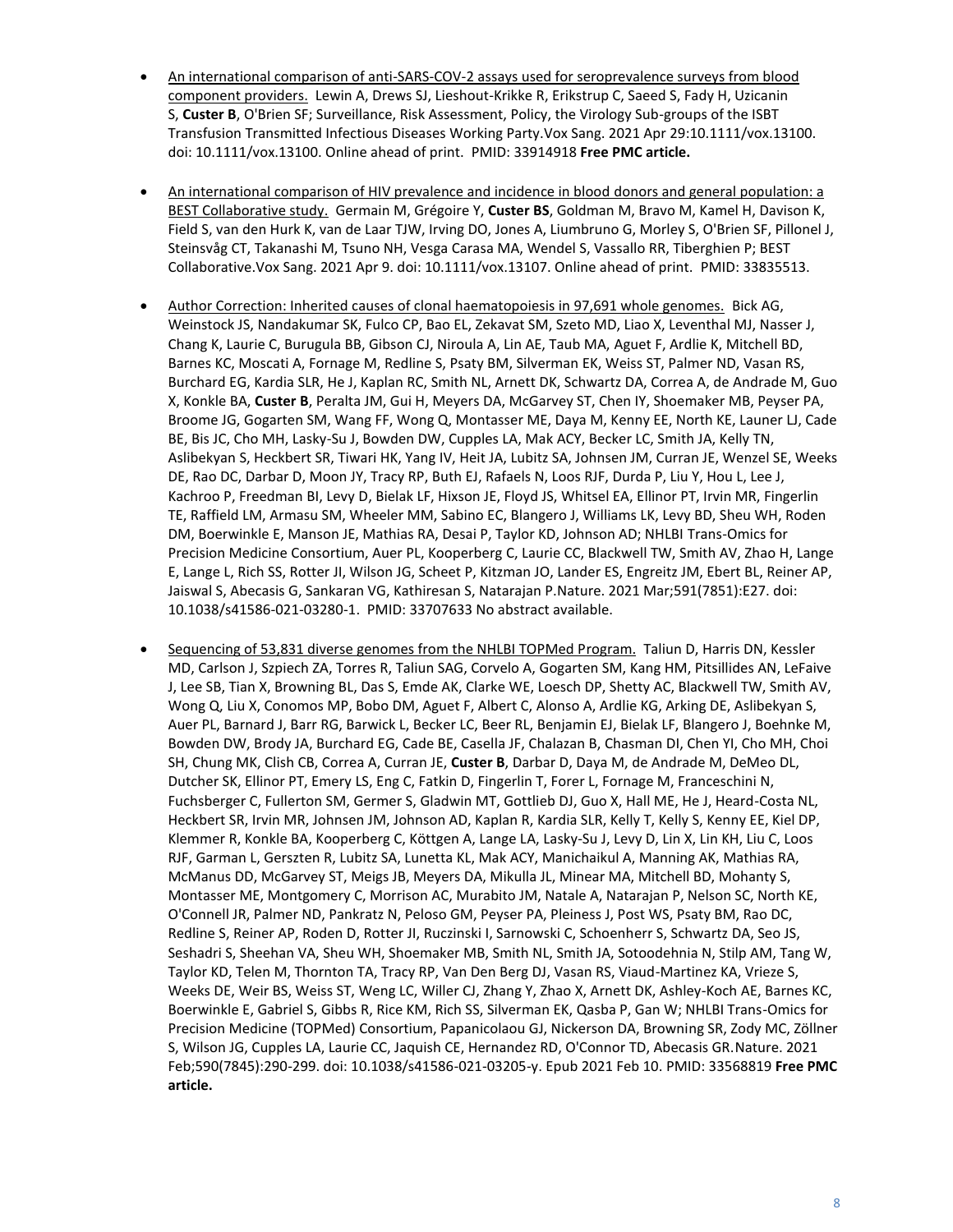- [The evolution of COVID-19 vaccination within a US blood center.](https://pubmed.ncbi.nlm.nih.gov/34173235/) Vassallo RR, Kamel H, **Dumont LJ**, Bravo MD.Transfusion. 2021 Jun 25. doi: 10.1111/trf.16579. Online ahead of print. PMID: 34173235 No abstract available.
- [SARS-CoV-2 antibody persistence in COVID-19 convalescent plasma donors: Dependency on assay format](https://pubmed.ncbi.nlm.nih.gov/34121205/)  [and applicability to serosurveillance.](https://pubmed.ncbi.nlm.nih.gov/34121205/) Di Germanio C, Simmons G, Kelly K, Martinelli R, Darst O, Azimpouran M, Stone M, Hazegh K, Grebe E, Zhang S, Ma P, Orzechowski M, Gomez JE, Livny J, Hung DT, Vassallo R, Busch MP, **Dumont LJ.**Transfusion. 2021 Jun 14. doi: 10.1111/trf.16555. Online ahead of print. PMID: 34121205.
- [Neutralizing Autoantibodies to Type I Interferons in COVID-19 Convalescent Donor Plasma.](https://pubmed.ncbi.nlm.nih.gov/34009544/) Vazquez SE, Bastard P, Kelly K, Gervais A, Norris PJ, **Dumont LJ**, Casanova JL, Anderson MS, DeRisi JL.J Clin Immunol. 2021 Aug;41(6):1169-1171. doi: 10.1007/s10875-021-01060-0. Epub 2021 May 19. PMID: 34009544 **Free PMC article.** No abstract available.
- [Novel picornavirus \(family Picornaviridae\) from freshwater fishes \(Perca fluviatilis, Sander lucioperca, and](https://pubmed.ncbi.nlm.nih.gov/34255185/)  [Ameiurus melas\) in Hungary.](https://pubmed.ncbi.nlm.nih.gov/34255185/) Hargitai R, Pankovics P, Boros Á, Mátics R, Altan E, **Delwart E**, Reuter G.Arch Virol. 2021 Jul 13. doi: 10.1007/s00705-021-05167-y. Online ahead of print. PMID: 34255185.
- [New Variants of Squash Mosaic Viruses Detected in Human Fecal Samples.](https://pubmed.ncbi.nlm.nih.gov/34206387/) Villanova F, Marcatti R, Bertanhe M, Morais VDS, Milagres FAP, Brustulin R, Araújo ELL, Tahmasebi R, Witkin SS, Deng X, **Delwart E**, Sabino EC, Abreu-Junior CH, Leal É, Costa ACD.Microorganisms. 2021 Jun 22;9(7):1349. doi: 10.3390/microorganisms9071349. PMID: 34206387 **Free PMC article.**
- [Circovirus in Blood of a Febrile Horse with Hepatitis.](https://pubmed.ncbi.nlm.nih.gov/34065502/) Hui A, Altan E, Slovis N, Fletcher C, Deng X, **Delwart E.** Viruses. 2021 May 20;13(5):944. doi: 10.3390/v13050944. PMID: 34065502 **Free PMC article.**
- [Genome characterization, prevalence and tissue distribution of astrovirus, hepevirus and norovirus](https://pubmed.ncbi.nlm.nih.gov/34044191/)  [among wild and laboratory rats \(Rattus norvegicus\) and mice \(Mus musculus\) in Hungary.](https://pubmed.ncbi.nlm.nih.gov/34044191/) Pankovics P, Boros Á, László Z, Szekeres S, Földvári G, Altan E, **Delwart E**, Reuter G.Infect Genet Evol. 2021 May 25;93:104942. doi: 10.1016/j.meegid.2021.104942. Online ahead of print. PMID: 34044191.
- A small allelic variant in donor [class I MHC is sufficient to induce alloantibodies following transfusion of](https://pubmed.ncbi.nlm.nih.gov/32201962/)  [standard or pathogen-reduced platelets in mice.](https://pubmed.ncbi.nlm.nih.gov/32201962/) **Jackman RP**, Heitman JW, Muench MO. Vox Sang. 2020 Jul;115(5):367-376. doi: 10.1111/vox.12897. Epub 2020 Mar 23. PMID: 32201962 **Free PMC article.**
- [Potential of Membranes Surrounding the Fetus as Immunoprotective Cell-Carriers for Allogeneic](https://pubmed.ncbi.nlm.nih.gov/31321294/)  [Transplantations.](https://pubmed.ncbi.nlm.nih.gov/31321294/) Togarrati PP, Dinglasan N, Yee E, Heitman JW, **Jackman RP**, Geisberg M, Norris PJ, Bárcena A, Muench MO.Transplant Direct. 2019 May 29;5(6):e460. doi: 10.1097/TXD.0000000000000901. eCollection 2019 Jun. PMID: 31321294 **Free PMC article.**
- [Efficient generation of isogenic primary human myeloid cells using CRISPR-Cas9 ribonucleoproteins.](https://pubmed.ncbi.nlm.nih.gov/33979618/) Hiatt J, Cavero DA, McGregor MJ, Zheng W, Budzik JM, Roth TL, Haas KM, Wu D, Rathore U, Meyer-Franke A, Bouzidi MS, Shifrut E, Lee Y, Kumar VE, Dang EV, Gordon DE, Wojcechowskyj JA, Hultquist JF, Fontaine KA, **Pillai SK**, Cox JS, Ernst JD, Krogan NJ, Marson A.Cell Rep. 2021 May 11;35(6):109105. doi: 10.1016/j.celrep.2021.109105. PMID: 33979618 **Free PMC article.**
- [Hyaluronic acid is a negative regulator of mucosal fibroblast-mediated enhancement of HIV infection.](https://pubmed.ncbi.nlm.nih.gov/33976386/)  Egedal JH, Xie G, Packard TA, Laustsen A, Neidleman J, Georgiou K, **Pillai SK**, Greene WC, Jakobsen MR, Roan NR.Mucosal Immunol. 2021 May 11. doi: 10.1038/s41385-021-00409-3. Online ahead of print. PMID: 33976386.
- [Incidence of 30-Day Venous Thromboembolism in Adults Tested for SARS-CoV-2 Infection in an Integrated](https://pubmed.ncbi.nlm.nih.gov/33818615/)  [Health Care System in Northern California.](https://pubmed.ncbi.nlm.nih.gov/33818615/) **Roubinian NH**, Dusendang JR, Mark DG, Vinson DR, Liu VX,